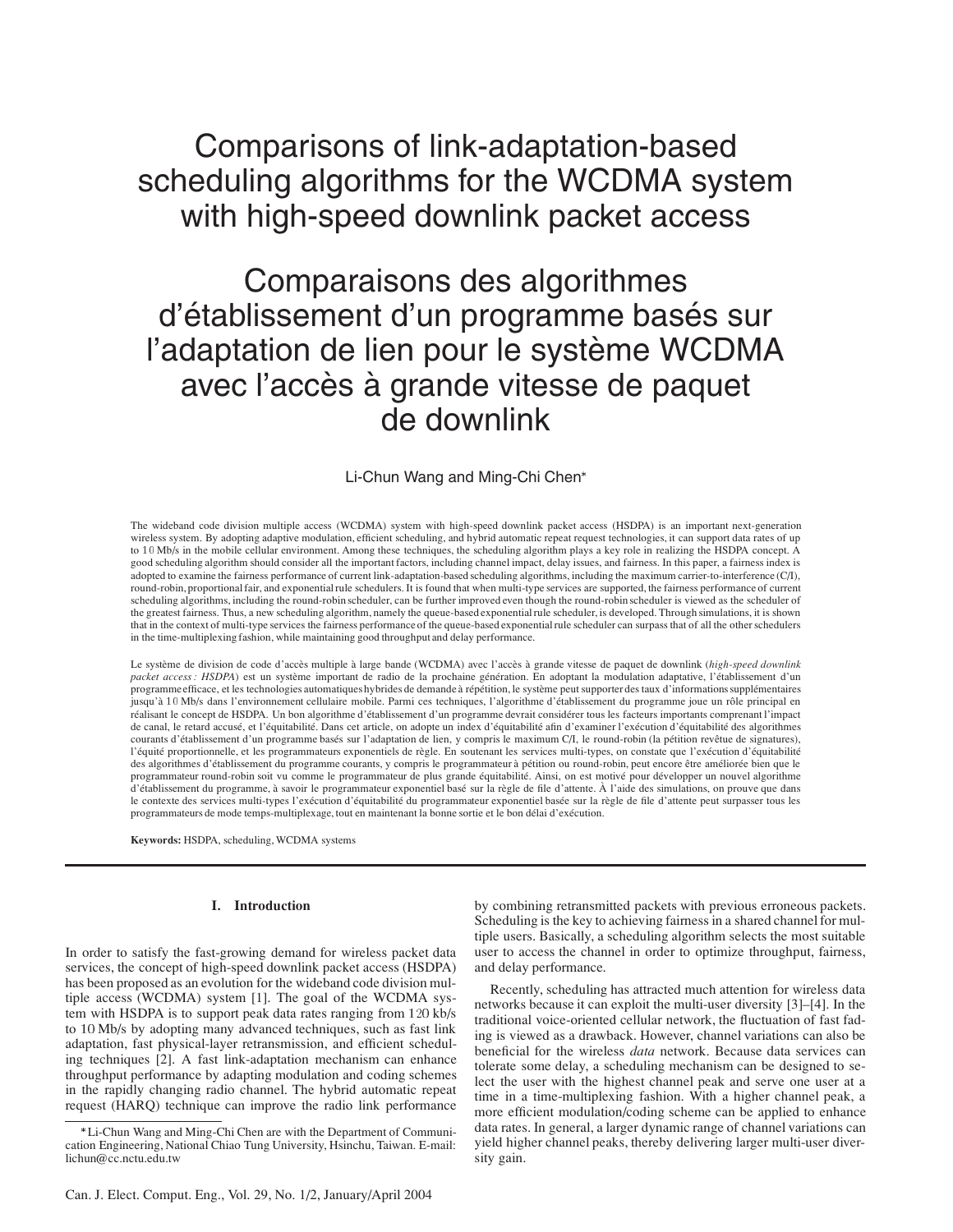In addition to throughput optimization, service delay and fairness are two additional important aspects that need to be taken into account in designing a good scheduling algorithm. The reason why wireless scheduling can improve system throughput lies in the fact that data services can tolerate a certain level of delay. Nevertheless, a constraint on the maximum service delay is still necessary. In wireless systems, mobile users are located at different locations with different channel conditions. If a scheduler always selects the user with the best channel condition, some users at the cell boundary, for instance, may never have a chance to access the system. Hence, how to design a scheduling algorithm to achieve high throughput subject to delay and fairness constraints becomes a crucial and challenging issue for the wireless data network.

In the literature, wireless scheduling algorithms can be categorized into two major types according to the considered channel models. First, the wireless scheduling algorithms in [5], [6] and [7] consider a twostate on-off Markov channel model. Because of its simplicity, the twostate Markov channel model is suitable for examining the fairness performance of scheduling algorithms. However, using the simple twostate Markov channel has limitations in capturing actual radio channel characteristics. Second, some wireless scheduling algorithms like those in [1], [8], [9] and [10] consider a more practical radio channel model with the emphasis on exploiting the multi-user diversity. In [1], the maximum carrier-to-interference ratio  $(C/I)$  scheduler is designed to assign the channel to the user with the best C/I. Obviously, the maximum C/I scheduler fully utilizes the multi-user diversity, but employs an unfair scheduling policy. In contrast to the maximum C/I scheduler, a fair time scheduler (also called round-robin scheduling algorithm [8]) allocates the channel to users in sequence with equal service time. Clearly, the fair time scheduler does not consider the channel effect. In [2], [8], [9] and [11], the proportional fair scheduler was proposed for the IS-856 system and the WCDMA system. The proportional fair scheduler improves the fairness performance of the maximum C/I scheduler at the cost of lowering system throughput. However, in [10] it was pointed out that the proportional fair scheduling algorithm does not account for service delays. Thus, the authors in [10] proposed the exponential rule scheduler to improve the delay performance of the proportional fair scheduler. It was proved that the exponential rule scheduler is throughput-optimal in the sense of making a service queue stable [12]. In [13], it was concluded that the exponential rule scheduler is superior to the proportional fair scheduler since it provides excellent latency performance even with a slightly lower system throughput. Nevertheless, the factor of queue length is still not explicitly considered in the exponential rule scheduling policy.

To our knowledge, a wireless scheduling policy that considers all the factors, namely channel variation, service delay, and queue length, is still lacking in the literature. Consequently, we are motivated to develop such a wireless scheduling algorithm. The contributions of this work are twofold. The first contribution of this work is to propose a queue-based exponential rule scheduler to explicitly take into account all the factors, namely queue length, service delay, and channel variation. We find that the queue-based exponential rule scheduler can further improve the fairness performance as compared to the original exponential rule scheduler, while maintaining the same throughput and delay performance.

Second, in the context of multi-type services, we suggest a fairness index to evaluate the fairness performance of the link-adaptationbased wireless scheduling algorithms, i.e., the maximum C/I, proportional fair, and exponential rule schedulers. This fairness index is modified from the one used in the two-state Markov-channel-based wireless scheduling algorithms [5]–[7], [14]. Interestingly, we find that the fairness of current link-adaptation-based wireless scheduling algorithms [1], [8]–[9], [10] is not clearly specified. Thus, we are motivated to adopt a formal fairness index to evaluate the fairness performance of these link-adaptation-based wireless scheduling algorithms. Using this fairness index to compare scheduling algorithms is important, especially in the case of multi-type services. For example, the fair time (or round-robin) scheduler is viewed as the performance upper bound

**Table 1 Modulation and coding schemes in HSDPA**

| Modulation and<br>coding schemes (MCS) | Modulation  | Effective code rate |
|----------------------------------------|-------------|---------------------|
|                                        |             |                     |
| MCS <sub>1</sub>                       | <b>QPSK</b> | 1/4                 |
| MCS <sub>2</sub>                       | <b>OPSK</b> | 1/2                 |
| MCS <sub>3</sub>                       | <b>OPSK</b> | 3/4                 |
| MCS <sub>4</sub>                       | $16-QAM$    | 1/2                 |
| MCS <sub>5</sub>                       | $16$ -OAM   | 3/4                 |

in terms of fairness for most link-adaptation-based wireless scheduling algorithms. However, this upper bound is valid only under the assumption that all users subscribe to the same type of service in any particular duration. In the case of multi-type services, the fair time scheduler can only guarantee equal access time for multiple users, but cannot ensure satisfaction of the different requirements for different users. Thus, even the fair time scheduler may not be the fairest scheduling algorithm in supporting multi-type services. Hence, to support multi-type services, it is important to re-evaluate the fairness of these link-adaptation-based wireless scheduling algorithms based on a formal fairness index. Our simulation results show that in the time-multiplexing fashion, the fairness performance of the exponential rule scheduler is very close to that of the fair time scheduler and both schemes are superior to the proportional fair scheduler. On the other hand, in the code-multiplexing fashion, we find that the exponential rule scheduler is only slightly better than the proportional fair rule, and both schemes are worse than the fair time scheduler.

The rest of this paper is organized as follows. Section II briefly introduces the background of the HSDPA concept in the WCDMA system. Section III describes existing link-adaptation-based scheduling algorithms. We discuss our proposed new queue-based exponential rule scheduling algorithm in Section IV. Simulation results are presented in Section V. Finally, we give our concluding remarks in Section VI.

## **II. High-speed downlink packet access**

In this section, we introduce three key technologies in implementing the HSDPA concept, including adaptive modulation and coding, fast scheduling, and multi-code assignment.

#### **A. Adaptive modulation and coding**

Adaptive modulation and coding is a link-adaptation technique to adapt transmission parameters to the time-varying channel conditions. The basic principle in applying adaptive modulation and coding is to assign higher-order modulation and higher code rate to the users in favourable channel conditions, whereas lower-order modulation and lower code rate are allocated to the users in unfavourable channel conditions. To obtain the channel conditions, the receiver is required to measure the channel conditions and feedback to the transmitter periodically, e.g., 2 ms of every transmission time interval (TTI) in HSDPA. The major benefit of adaptive modulation and coding is the delivery of a higher data rate to the user with better channel conditions, resulting in increased average throughput of the cell. Table 1 lists the modulation and coding schemes used in HSDPA.

#### **B. Fair scheduling**

In the downlink shared channel, scheduling techniques can be used to exploit multi-user diversity by taking advantage of short-term channel variations of each user terminal. With scheduling, the selected user is always served in the high channel peak or a constructive fade. When combined with adaptive modulation and coding, the scheduled user therefore has a better chance of transmitting at a higher rate with higher-order modulation and higher code rate.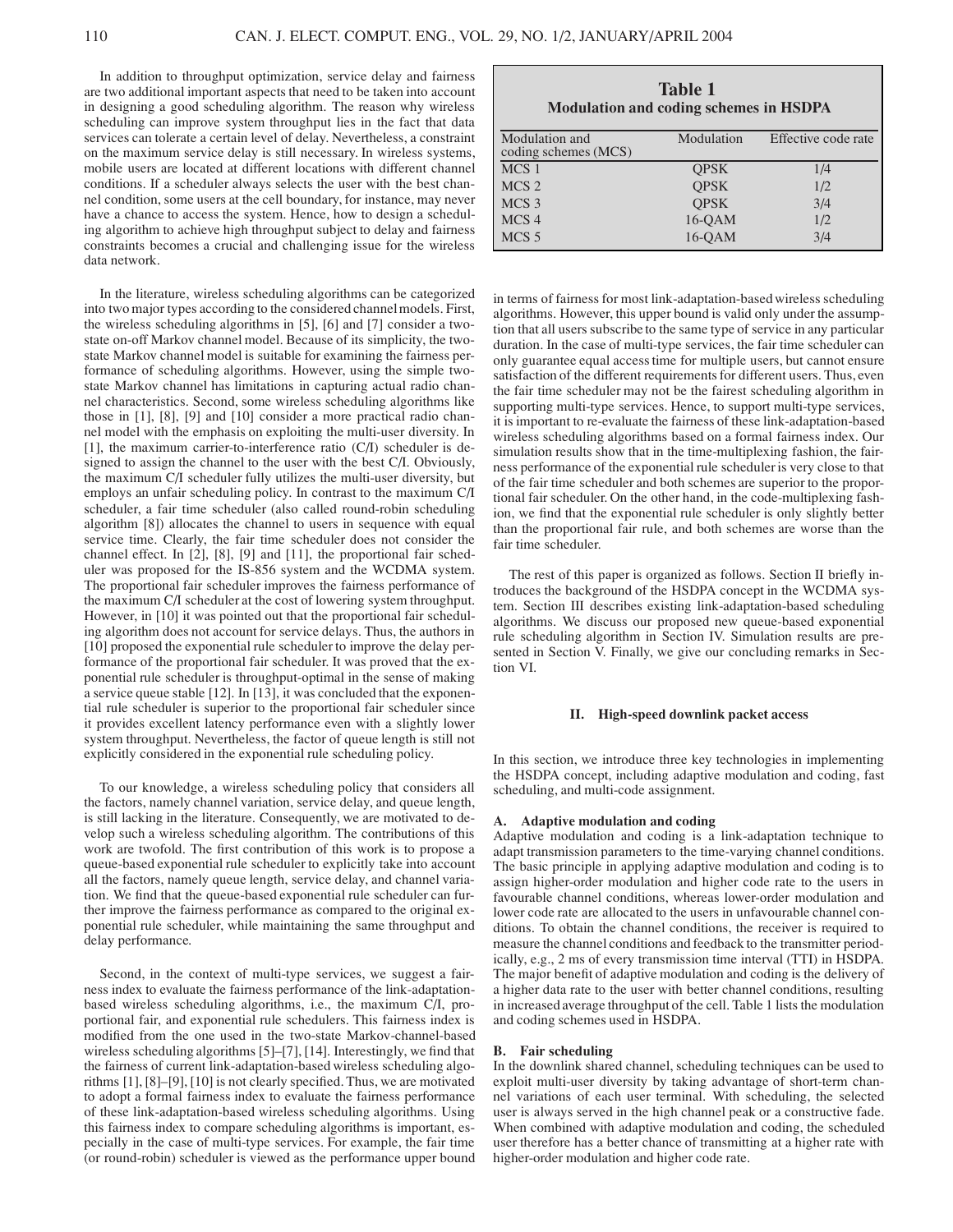

**Figure 1:** *The hull curve with five modulation and coding schemes and the multi-code operation of maximum codes [1].*

## **C. Multi-code assignment**

To achieve a higher data rate in HSDPA, adaptive modulation and coding technique needs to function together with multi-code assignment. Because the number of modulation and coding schemes is limited (e.g., only five formats in HSDPA), the dynamic range of selecting an adaptive modulation and coding scheme may not be enough; e.g., 15 dB of dynamic range in an example from Fig. 51 in [1]. To increase the dynamic range of adapting transmission parameters to channel variations, selecting both the modulation/coding scheme and the number of codes is an effective method. Fig. 1 shows the *hull* curve of five modulation/coding schemes combined with the multi-code operation of  $10$ codes. As shown in the figure, the dynamic range of selecting transmission parameters for different  $E_c/I_{oc}$  (i.e., signal-to-interference ratio (SIR)) values becomes  $-5$  to  $20$  dB, which is  $10$  dB larger than the single-code case of [1]. Generally speaking, it is better to increase the number of multi-codes first before transiting to the next higher order of modulation/coding scheme from a spectral-efficiency viewpoint. Note that Fig. 1 in this paper is produced by referring to Fig. 51 of [1]; neither figure considers HARQ. If ARQ is considered, we can straightforwardly use the hull curve of adaptive modulation and coding with ARQ in the single-code operation (e.g., Fig. 50 of [1]) to produce a hull curve of the adaptive modulation/coding scheme with HARQ for the multi-code operation.

#### **III. Current link-adaptation-based scheduling algorithms**

As mentioned, the key factor in determining the performance of the WCDMA system with HSDPA is the link-adaptation-based scheduling algorithm [1], [8]–[9], [10]. We will evaluate these scheduling algorithms in terms of three performance metrics: system throughput, delay, and fairness. In order to achieve multi-user diversity, a good scheduling algorithm should take into account channel variations. The greater the multi-user diversity, the higher is the system throughput. However, for some delay-sensitive services, such as streaming video, a good scheduler also needs to pay attention to the latency performance. Furthermore, from the standpoint of an individual user, it is desirable to be treated as fairly as other users in terms of receiving service. Thus, to design a good scheduling algorithm, we need to develop a better tradeoff design among these three performance metrics.

Before we detail the scheduling algorithms, let us first define the following notations:

- $k$ : the index of the  $k$ -th transmission time interval (TTI);
- $\bullet \ \gamma_i(k)$ : the short-term SIR of user *i* averaged in the  $(k-1)$ -th TTI;
- $\gamma_i(k)$ : the long-term average SIR of user *i* observed in  $[(k-T), k]$ , where T is the length of the sliding window in terms of the number of TTIs;
- $\bullet$   $d_i(k)$ : the delay time for the packet waiting in the head-ofline (HOL) TTI before receiving service for user  $i$ ;
- $q_i(k)$ : the queue length of user *i* at the beginning of the *k*-th TTI.

# **A. Maximum C/I scheduler**

The maximum C/I scheduler always selects the user with the best carrier-to-interference ratio. At the beginning of each TTI, the scheduler compares the C/I levels of all active users and grants the channel access to the user with the highest C/I level. Specifically, the maximum C/I scheduler will select user  $j$  in the  $k$ -th TTI if

$$
j = \arg\{\max_i \gamma_i(k)\}.
$$
 (1)

Obviously, the maximum C/I scheduler represents the upper bound in terms of system throughput because it can achieve the maximum multi-user diversity. However, those who are located far from the base station may feel they are being unfairly treated due to the poor radio link condition. This unfairness phenomenon makes the maximum C/I scheduler impractical.

## **B. Fair time scheduler**

At any scheduling instant, the fair time scheduler serves all non-empty source queues in a round-robin fashion; that is, the fair time scheduler will schedule user  $j$  in the  $k$ -th TTI if

$$
j = \text{mod}((k-1), N) + 1,\tag{2}
$$

 thus does not exploit the multi-user diversity at all. However, this where  $mod(\cdot)$  denotes the modulus operator and N is the number of active users in the system. One can easily find that this fair time scheduling algorithm is independent of the channel characteristics and scheduler has the best delay performance and is much fairer than the maximum C/I scheduler. Note that the fairness here is defined from the viewpoint of equal access probability. In this paper, we will adopt another fairness index used in the two-state Markov-channel-based wireless scheduling algorithms [14] to examine the fairness performance of the scheduling algorithms.

# **C. Proportional fair scheduler**

The proportional fair algorithm was proposed for the high-datarate (HDR) system [9]. The basic idea of this algorithm is to select a scheduled user based on the ratio of the short-term SIR over the longterm averaged SIR value with respect to each active user. The proportional fair scheduler takes advantage of the temporal variations of the channel to increase system throughput, while maintaining a certain level of fairness among all active users. Specifically, the proportional fair scheduler will schedule user  $j$  in the  $k$ -th TTI if

$$
j = \arg \left\{ \max_{i} \frac{\gamma_i(k)}{\gamma_i(k)} \right\}.
$$
 (3)

Based on the above criterion,  $\gamma_i(k)$  is the average SIR measured over a sliding window as follows:

$$
\overline{\gamma_i(k+1)} = \begin{cases} (1-\frac{1}{T})\overline{\gamma_i(k)} + \frac{1}{T}\gamma_i(k) & \text{if user } i \text{ is scheduled,} \\ (1-\frac{1}{T})\overline{\gamma_i(k)} & \text{if user } i \text{ is not scheduled.} \end{cases}
$$

Note that the proportional fair scheduler does not consider the delay issue in each user's service queue and thus has poor delay performance.

#### **D. Exponential rule scheduler**

The exponential rule is a modified version of proportional fair. This scheduler further takes delay issues into consideration [10], [13]. This policy tries to balance the weighted delay of all active users when the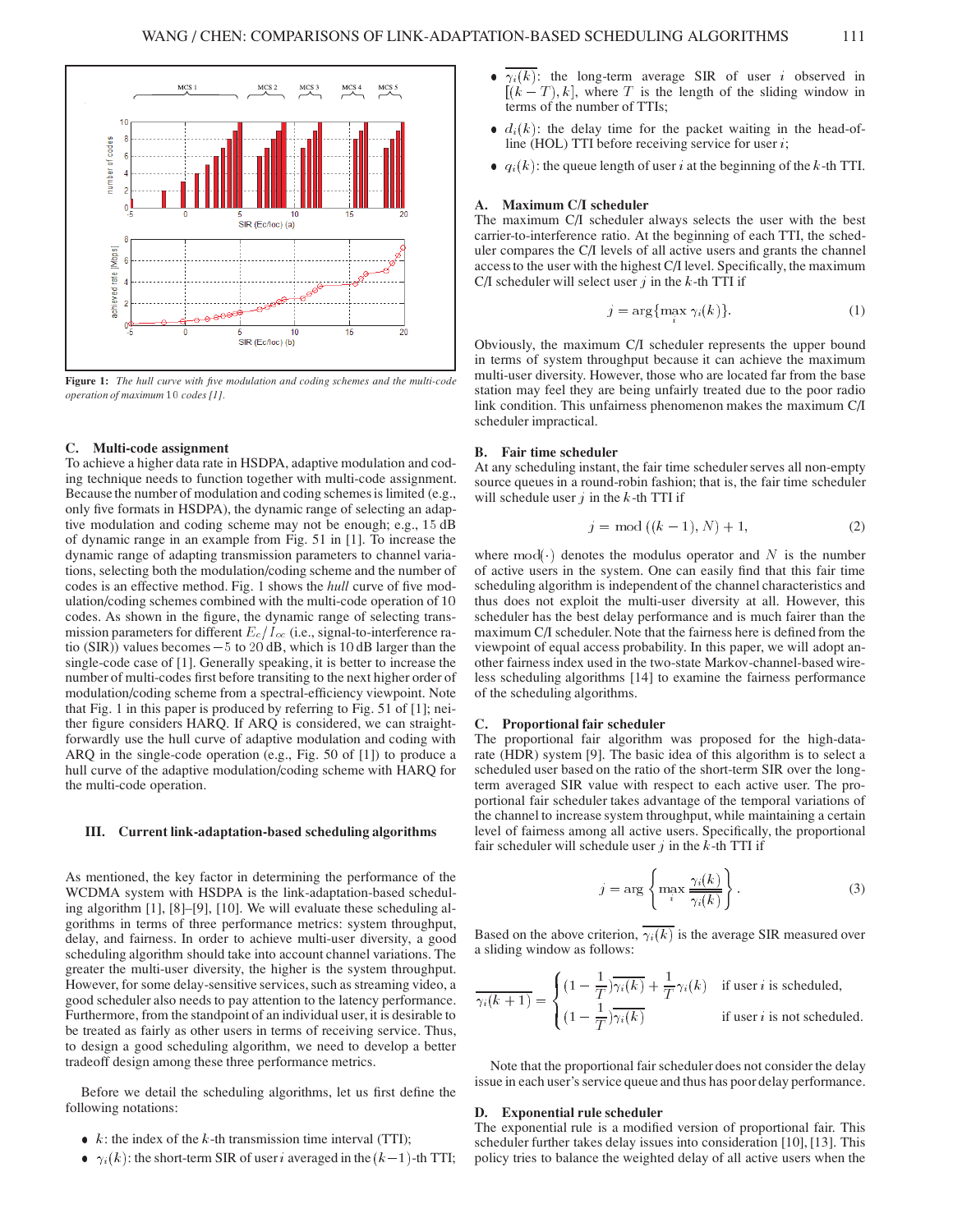differences of weighted queue delay among users become significant. For the  $k$ -th TTI, the exponential rule scheduler will choose user  $j$  if

$$
j = \arg \left\{ \max_{i} a_i \frac{\gamma_i(k)}{\gamma_i(k)} \exp \left( \frac{a_i d_i(k) - \overline{ad(k)}}{1 + \sqrt{ad(k)}} \right) \right\}, \quad (4)
$$

where

$$
\overline{ad(k)} = \frac{1}{N} \sum_{i=1}^{N} a_i d_i(k)
$$
\n(5)

and  $a_i > 0$ ,  $i = 1, \ldots, N$ , are selected weights to characterize the desired quality of service.

To understand the idea behind the exponential rule scheduler, let us focus on the exponent term of (4). If an active user has a larger weighted delay than others by more than  $\sqrt{\overline{ad(t)}}$ , then the exponent term will become dominant and even exceed the impact of channel effect. In such a case, this user will get a higher-priority access opportunity. On the other hand, for small differences in the weighted delay, the exponent term will approach 1, and the exponential rule scheduler will be exactly the same as the original proportional fair rule scheduler. Note that the factor  $1$  in the denominator of  $(4)$  is included to prevent

the exponent term from increasing dramatically when  $\sqrt{\overline{ad(t)}}$  is too small. In brief, the exponential rule scheduler incorporates the effect of both channel variations and service delay and aims to further improve performance compared to the proportional fair scheduler.

## **IV. Proposed queue-based exponential rule scheduler**

In this section, we will first define fairness and then propose an improved version of the exponential rule scheduler.

# **A. Definition of fairness**

Based on the traditional fluid fair queueing in wireline networks, backlogged flows are served in proportion to their weighted rate. Mathematically, for any time interval  $[t_1, t_2]$ , the channel capacity allocated to flow *i*, denoted as  $W_i(t_1, t_2)$ , should satisfy the following condition [14]–[15]:

$$
\left| \frac{W_i(t_1, t_2)}{r_i} - \frac{W_j(t_1, t_2)}{r_j} \right| = 0, \quad \forall i, j \in B(t_1, t_2), \quad (6)
$$

where  $r_i$  and  $r_j$  are the weights of flows i and j, respectively, and  $B(t_1, t_2)$  is the set of backlogged flows during  $(t_1, t_2)$ .

However, this condition in terms of bits cannot be maintained in a practical packet-switched network. The goal of the packetized fair queueing algorithm is to minimize the difference of  $|W_i(t_1, t_2)|r_i$  –  $W_j(t_1, t_2)/r_j$ . Therefore, we define a fairness index as follows:

$$
\text{FI} = \frac{1}{l} \left| \frac{W_i(t_1, t_2)}{r_i} - \frac{W_j(t_1, t_2)}{r_j} \right|,
$$
\n(7)

where  $l$  is a normalization factor of the packet size. In wireless networks, many wireless scheduling algorithms, such as idealized wireless fair queueing (IWFQ) [5], channel-condition-independent fair queueing (CIF-Q) [6], and wireless fair service (WFS) [7], have been proposed to minimize the value of FI during a long period, i.e., to achieve long-term fairness. Here, we define the packet size as the number of data bits that can be transmitted at the minimum data rate during one transmission time interval.

# **B. Queue-based exponential rule scheduler**

The exponential rule scheduler considers the effect of the delay time in the head-of-line TTI. However, it does not *explicitly* incorporate the factor of queue length into the scheduling policy. By observing (7), we note that to achieve fairness, we need to consider not only the HOL



**Figure 2:** *The averagefairness index value for all schedulers without multi-code operation in a time-multiplexing fashion.*

delay, but also the queue length. Consequently, we are motivated to propose a queue-based exponential rule scheduler as follows. In the  $k$ -th TTI, the proposed scheduler will choose user  $j$  if

$$
j = \arg \left\{ \max_{i} a_{i} \frac{\gamma_{i}(k)}{\gamma_{i}(k)} \exp \left( \frac{a_{i} d_{i}(k) - \overline{ad(k)}}{1 + \sqrt{\overline{ad(k)}}} \right) \right\}
$$

$$
\cdot \exp \left( \frac{q_{i}(k) - \overline{q(k)}}{1 + \overline{q(k)}} \right) \right\},
$$
(8)

where

$$
\overline{ad(k)} = \frac{1}{N} \sum_{i=1}^{N} a_i d_i(k)
$$
\n(9)

and

$$
\overline{q(k)} = \frac{1}{N} \sum_{i=1}^{N} q_i(k).
$$
 (10)

The basic idea of the second exponent term in (8) is to balance the service queue length among multiple users. Moreover, in order to prevent the magnitude of the second exponent term from exceeding that of the first exponent term, the denominator of the second exponent term does not take the square root as does that of the first exponent term.

#### **C. Time-multiplexing fashion versus code-multiplexing fashion**

In HSDPA, there are five available modulation and coding schemes and 16 orthogonal variable spreading factor (OVSF) codes [8]. There are two methods for implementing the multi-code operation. One is to assign all available multi-codes to one user at a time in a pure timemultiplexing fashion. The other is to assign different active users to each code in a code-multiplexing fashion. For the code-multiplexing multi-code assignment, we can treat each code as a server, and scheduling algorithms will select suitable users for multiple servers simultaneously. Note that the total power budget in each base station is equally shared by all codes for both methods. The performance comparison of these two methods will be discussed in Section V.

#### **V. Simulation results**

Through simulation, we compare the performances of different scheduling algorithms. Three types of simulation configuration are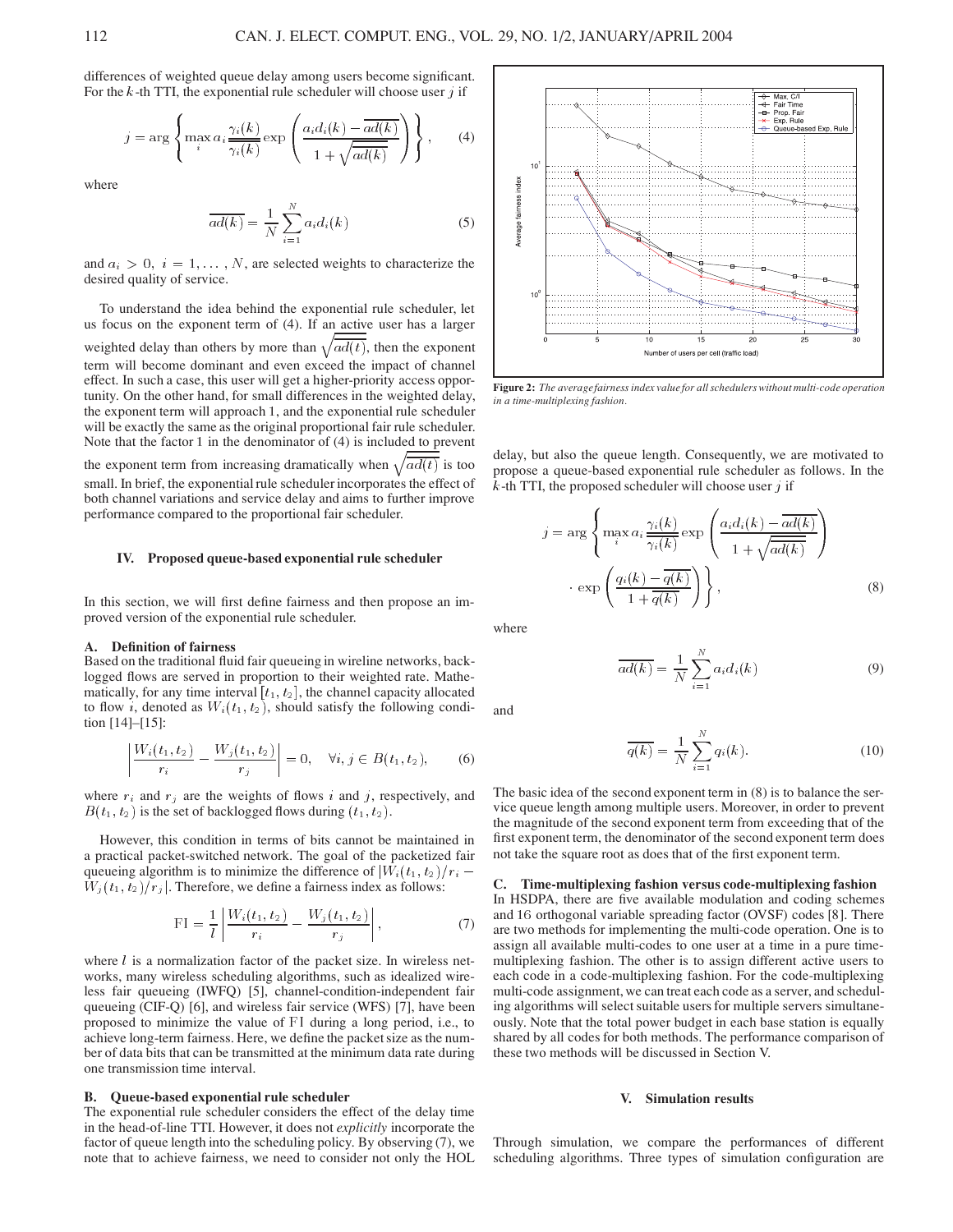

**Figure 3:** *System throughput performance of all schedulers without multi-code operation in a time-multiplexing fashion.*

| Table 2<br><b>Simulation parameters</b>     |                               |  |  |  |
|---------------------------------------------|-------------------------------|--|--|--|
| Parameters                                  | Explanation/Assumption        |  |  |  |
| Cell layout                                 | 7 hexagonal cells             |  |  |  |
| Cell radius                                 | $1.6 \mathrm{km}$             |  |  |  |
| User location                               | Uniform distribution          |  |  |  |
| Antenna pattern                             | Omni-direction                |  |  |  |
| Propagation model                           | $L = 128.1 + 37.6 \log 10(R)$ |  |  |  |
| HS-DSCH power/<br>Total node-B power        | 60%                           |  |  |  |
| Shadowing standard deviation                | 8 dB                          |  |  |  |
| Correlation distance of<br>shadowing fading | 50m                           |  |  |  |
| Carrier frequency                           | $2$ GHz                       |  |  |  |
| Base station total transmit power           | 44 dBm                        |  |  |  |
| Fast fading model                           | Jakes spectrum                |  |  |  |
| Number of HS-DSCH multi-codes               | 10                            |  |  |  |
| Transmission time interval (TTI)            | $2 \text{ ms}$                |  |  |  |
| Simulation duration                         | 5000 TTIs                     |  |  |  |

considered. First, we focus on the performance with single-code operation in the time-multiplexing fashion. In this case, the maximum data rate for each scheduled mobile user is  $720 \text{ kb/s}$ . In the second simulation configuration, we focus on the performance with multi-code operation in the time-multiplexing fashion. With maximum 10 codes, the maximum achieved data rate in this configuration becomes  $7.2$  Mb/s. For the third simulation configuration, we investigate the performance with multi-code operation in the code-multiplexing fashion.

## **A. Simulation model**

We consider a cell layout with a centre cell surrounded by six neighbouring cells. We focus only on the performance of the centre cell and treat other cells as the sources causing the downlink interference. The mobile users are uniformly located in the centre cell. We assume that 60% of the total base station transmitted power is allocated in supporting the HSDPA services. In HSDPA, there are 16 orthogonal codes with processing gain of 12 dB. Nevertheless, many other dedicated, shared and common channels may also need to use some codes. Thus, for the multi-code operation in HSDPA, the suggested maximum number of codes that can be assigned to a user is 10 [8]. Table 2 lists other parameters used in our simulations [1].



**Figure 4:** *Maximum delay performance of all schedulers without multi-code operation in a time-multiplexing fashion.*

We apply the *hull* curve of the link-level simulation results obtained from [1] to our system-level simulation. For each randomly located mobile user, the system will first calculate the corresponding received signal-to-interference ratio. It is assumed that the measured SIR in each mobile can be correctly sent back to the base station in time. We consider a mobile at a speed of  $3 \text{ km/hr}$  in a flat Rayleigh fading channel, or equivalently the maximum Doppler frequency  $f_d = 5.5$  Hz.

# **B. Single-code operation in the time-multiplexing fashion**

Fig. 2 compares the fairness performance according to the fairness definition of (7) for all the considered schedulers. Based on (7), the smaller the fairness index, the fairer is the system. Obviously, the scheduler with the least fairness is the maximum C/I scheduler. The fair time scheduler, proportional fair scheduler and exponential rule scheduler have almost equal fairness performance. It is noteworthy that the proposed queue-based exponential rule scheduler is fairer than all the other schedulers. Specifically, the proposed new scheduling algorithm improves the fairness index values by 31% to 50% as compared to the original exponential rule scheduler.

Fig. 3 compares the throughput performance of the proposed scheduling algorithm with that of four existing scheduling algorithms. For the maximum C/I scheduler, we find that when the number of users in the system increases, the system throughput improves because more multi-user diversity gain is achieved. The fair time scheduler exhibits the lowest throughput, whereas the throughput of the proportional fair scheduler is between that of the maximum C/I scheduler and that of the fair time scheduler. Our proposed queue-based exponential rule scheduler performs as well as the original exponential rule scheduler, but has lower throughput than the proportional fair scheduler. Note that when the number of users per cell increases, the achieved average throughput of both the exponential rule scheduler and queue-based exponential rule scheduler decreases slightly because the effect of the exponent term becomes dominant for the case with a large number of users in the system. Although the proportional fair scheduler has better throughput, the exponential rule scheduler has better delay performance, as will be discussed next.

Fig. 4 shows the delay performance of the considered schedulers in terms of maximum delay for the packet waiting in the HOL TTI. In general, higher traffic load causes longer delay due to the presence of more contenders. One can find that both the maximum C/I and proportional fair schedulers have very poor delay performance. As expected, the fair time scheduler has the best performance. Note that both the proposed queue-based exponential rule scheduler and the original exponential rule scheduler perform well and have the same delay perfor-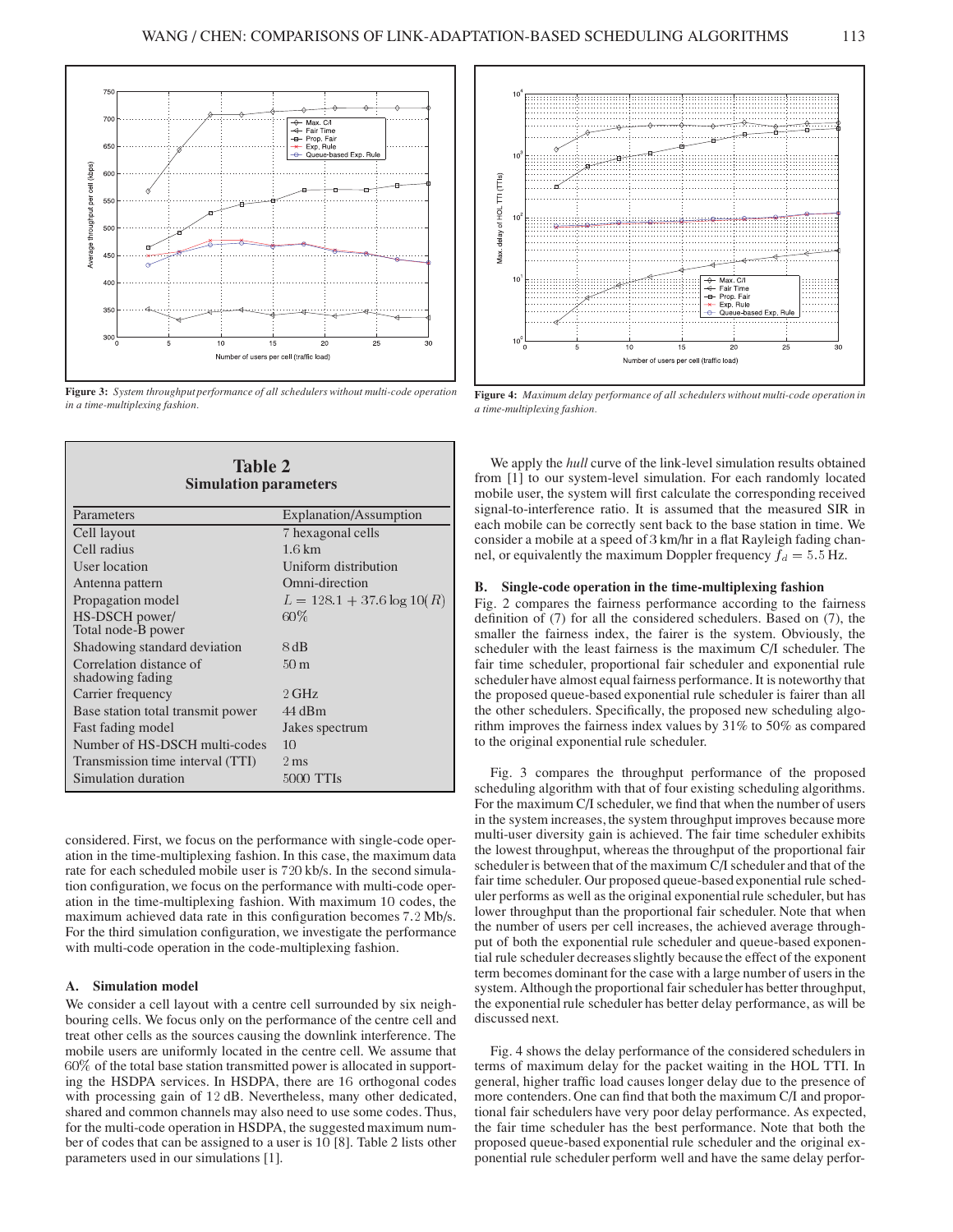

**Figure 5:** *The average fairness index value for all schedulers with multi-code operation in a time-multiplexing fashion.*



**Figure 6:** *System throughput performance of all schedulers with multi-code operation in a time-multiplexing fashion.*

mance, while the proposed queue-based exponential rule scheduler has better fairness performance, as shown in Fig. 2 previously.

## **C. Multi-code operation in the time-multiplexing fashion**

Figs. 5, 6 and 7 show the performance of fairness, system throughput and delay, respectively, for different schedulers with multi-code operation in the time-multiplexing fashion. Basically, the trends of these performance curves are the same as in the single-code case except that for the multi-code operation, the maximum achievable system throughput becomes 7.2 Mb/s. Again, the fairness index of the proposed new algorithm shows improvement ranging from  $15\%$  to  $30\%$  as compared to the original exponential rule scheduler, even while the algorithm maintains the same throughput and delay performance.

# **D. Multi-code operation in the code-multiplexing fashion**

Fig. 8 shows the fairness performance of all schedulers in the case of the code-multiplexing model. Interestingly, we find that the exponential rule scheduler is only slightly better than the proportional fair scheduler, and both schemes are worse than the fair time scheduler. Nevertheless, when we further evaluate the variance of the fairness index for different schedulers, as shown in Fig. 9, we find that the variation of the fairness index of the queue-based exponential rule scheduler



**Figure 7:** *Maximum delay performance of all schedulers with multi-code operation in a time-multiplexing fashion.*



**Figure 8:** *The average fairness index value for all schedulers with multi-code operation in a code-multiplexing fashion.*

is much smaller than that of the fair time scheduler. This phenomenon implies that the proposed queue-based exponential rule scheduler still has a high possibility of being fairer than the fair time scheduler even in the code-multiplexing case. In addition, the proposed new algorithm improves the fairness index value by  $5\%$  to  $15\%$  as compared to the original exponential rule scheduler.

Fig. 10 shows the system throughput performance of all schedulers with multi-code operation in the code-multiplexing fashion. We consider more than 10 users in this simulation. We find that the codemultiplexing fashion cannot fully take advantage of the multi-user diversity even for the maximum C/I method. This observation shows that assigning only one user at a time can achieve the maximum system throughput, as was also mentioned in [4]. Specifically, comparing Fig. 6 with Fig. 10 for the case of system load equal to 15 users, we observe that the proposed scheduling algorithm can provide  $2.3 \text{ Mb/s}$ of system throughput in the time-multiplexing scheme, while in the  $code-multiplexing scheme the throughput decreases to 1.8 Mb/s.$ 

Fig. 11 compares the corresponding delay performance of all schedulers in the code-multiplexing case. Because there are more servers during each scheduling instant, the delay performance in code-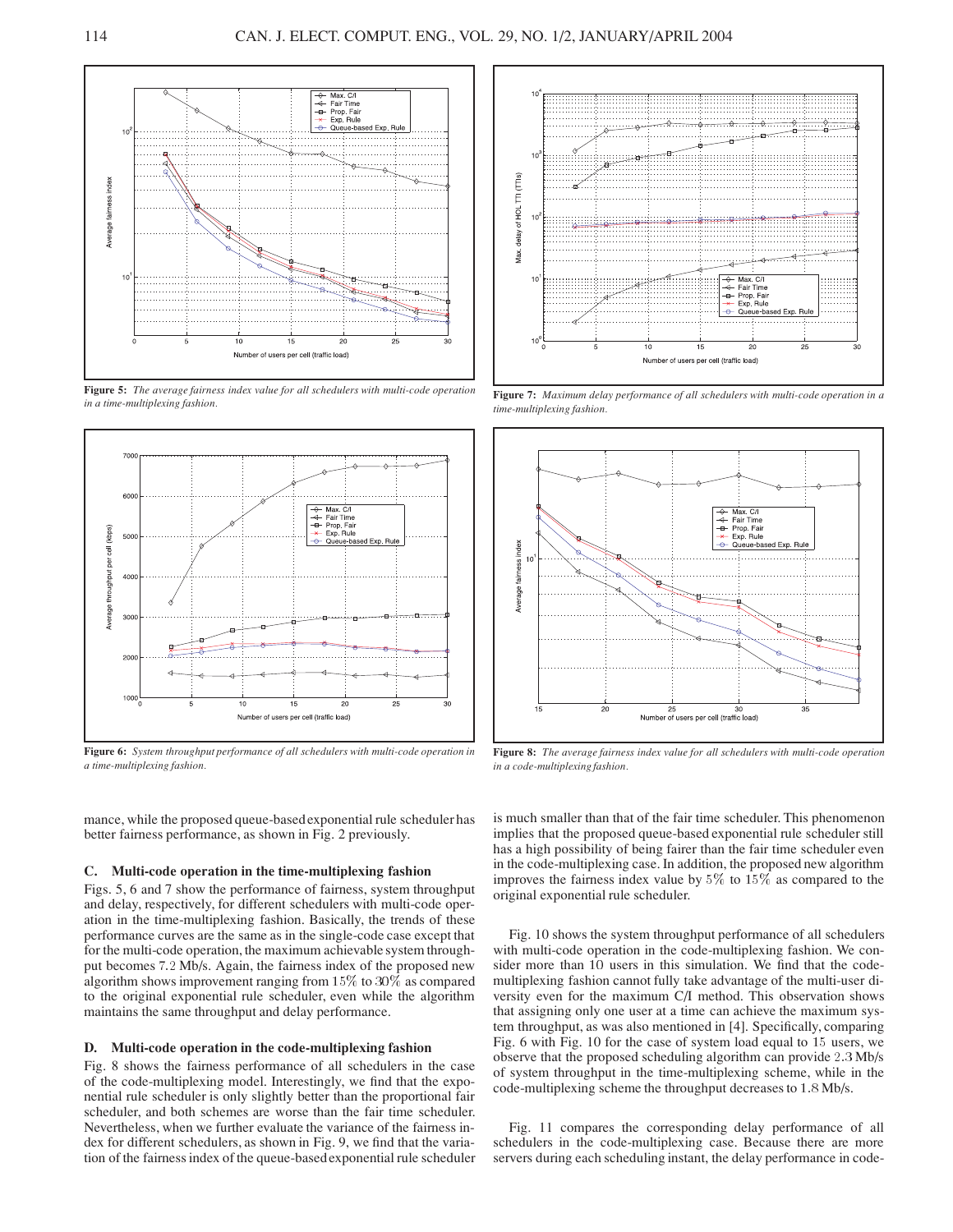

**Figure 9:** *The variance of fairness index value for all schedulerswith multi-code operation in a code-multiplexing fashion.*



**Figure 10:** *System throughput performance of all schedulers with multi-code operation in a code-multiplexing fashion.*

multiplexing is much better than that in the time-multiplexing fashion. For example, in the case of 30 users, the maximum delay of the queuebased exponential rule scheduler in the code-multiplexing fashion is reduced to 80 TTIs, as compared to 100 TTIs in the time-multiplexing fashion. Thus, when comparing the performance between the second and third simulation configurations, we conclude that the delay performance of the code-multiplexing scheme is better than that of the time-multiplexing scheme at the expense of lower system throughput compared to the time-multiplexing scheme.

# **VI. Conclusion**

In this paper, we adopted a fairness index to examine the fairness performance of current link-adaptation-based scheduling algorithms, including the maximum C/I, fair time, proportional fair, and exponential rule schedulers. Moreover, we proposed a new queue-based exponential rule scheduler for the HSDPA system. As summarized in Table 3, the proposed scheduling algorithm outperforms all the existing scheduling algorithms in terms of fairness for the time-multiplexing fashion. In the time-multiplexing case, the proposed queue-based exponential rule scheduler improves the fairness index by  $15\%$  to  $50\%$ 



**Figure 11:** *Maximum delay performance of all schedulers with multi-code operation in a code-multiplexing fashion.*

| Table 3                                          |
|--------------------------------------------------|
| Comparison of link-adaptation-based scheduling   |
| algorithms in terms of fairness, throughput, and |
| delay in the time-multiplexing fashion           |

| Scheduling policy                                      | Fairness   | Delay     | Throughput |  |  |
|--------------------------------------------------------|------------|-----------|------------|--|--|
| Maximum C/I                                            | Poor       | Poor      | Excellent  |  |  |
| Fair time                                              | Good       | Excellent | Poor       |  |  |
| Proportional fair                                      | Acceptable | Poor      | Good       |  |  |
| Exponential rule                                       | Good       | Good      | Acceptable |  |  |
| Queue-based<br>exponential rule                        | Excellent  | Good      | Acceptable |  |  |
| Comparison level: excellent > good > acceptable > poor |            |           |            |  |  |

compared to the original exponential rule algorithm, while in the codemultiplexing case the improvement is in the range of  $5\%$  to  $15\%$ . For the code-multiplexing configuration, Table 4 compares the schedulers with respect to fairness, delay, and throughput. Note that although the fairness performance of the proposed queue-based exponential rule scheduler is slightly worse than that of the fair time scheduler in terms of the average fairness index value, the variation in the fairness index value of the proposed scheduler is smaller than that of the fair time scheduler, demonstrating that it retains the possibility of being fairer than the fair time scheduler. It is noteworthy that in both the timemultiplexing and code-multiplexing cases, the proposed queue-based exponential rule scheduler and the original exponential rule scheduler improve the fairness and delay performance compared with the proportional fair scheduler at the cost of slightly degraded throughput. In terms of the comparison between code-multiplexing scheduling and time-multiplexing scheduling, we find that the time-multiplexing method is a better choice when all the factors of system throughput, service delay, and fairness are taken into consideration.

#### **Acknowledgements**

 91-E-FA06-4-4 and 89-E-FA06-2-4.This work was supported by Taiwan's National Science Council and the Taiwan Ministry of Education Program for Promoting Academic Excellence of Universities under grant nos. 91-2219-E-009-016, EX-